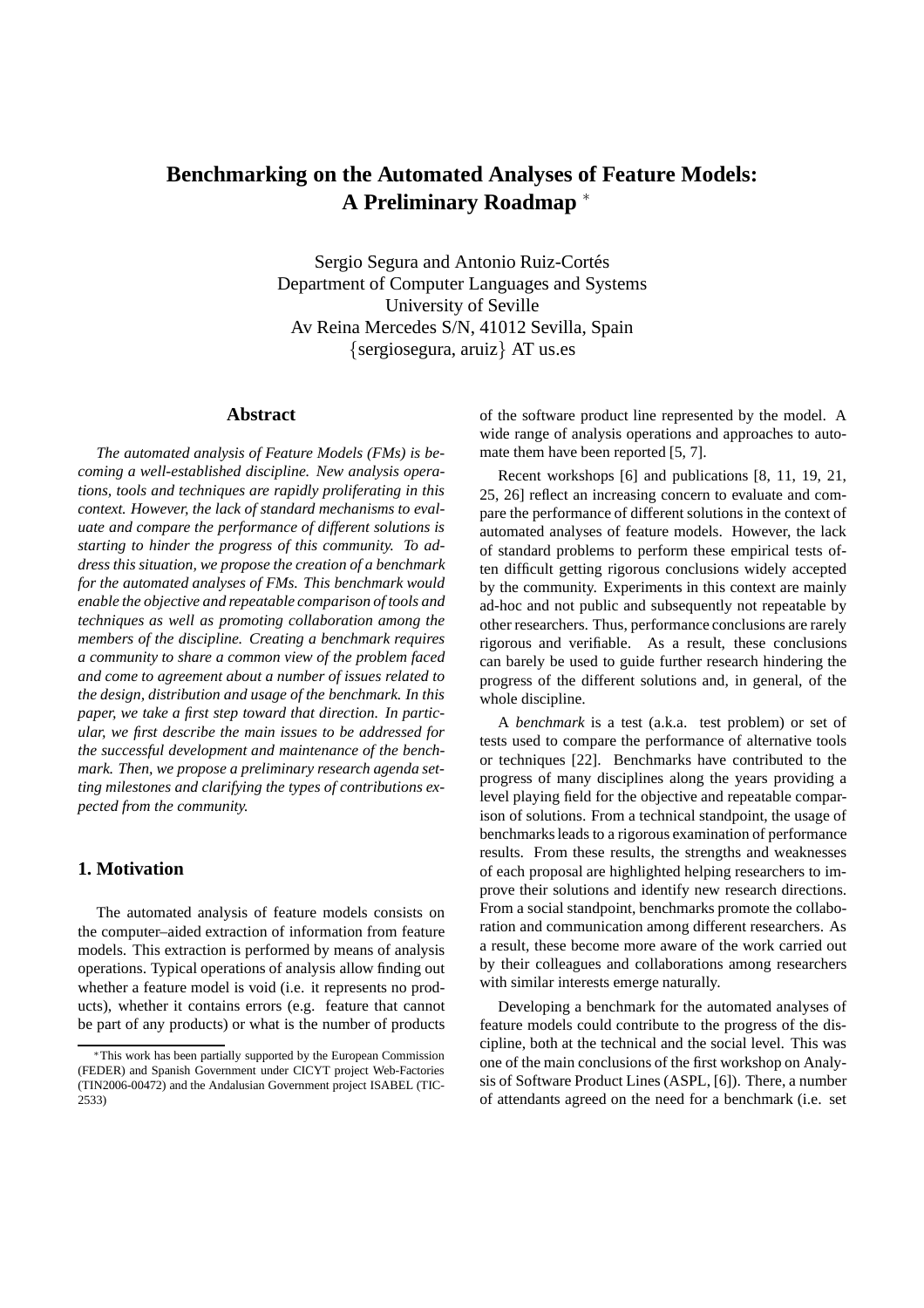of standard feature models) to evaluate our solutions in rigorous and widely accepted way.

Creating a benchmark requires a community to share a common view of the problem faced and come to agreement about a number of issues related to the design, distribution and usage of the benchmark. In this paper, we take a first step toward that direction. In particular, we first describe the main issues to be addressed for the successful development and maintenance of the benchmark. Then, we propose a preliminary research agenda setting milestones and clarifying the types of contributions expected from the community.

The remainder of this paper is structured as follows. In Section 2 we detail the open issues to be addressed for the successful introduction of a benchmark in the community of automated analyses of feature models. Section 3 presents a preliminary research agenda for the development and maintenance of the benchmark. Finally, we summarize our conclusions in Section 4.

# **2. Open issues**

We identify a number of open issues to be addressed for the successful introduction of a benchmark in the community of automated analyses of feature models. Next, we describe them.

#### 2.1. Are we ready for it?

Sim *et al.* [22] draw attention to two preconditions that should exist in order to be success when introducing a benchmark into a research community.

The first precondition requires a minimum level of maturity in the discipline. As evidence that this minimum level has been reached, a sufficient number of different proposals to be evaluated using the benchmarks should be already available. This would provide some guarantee of the future interest of the community in the benchmark. This is a relevant condition since the effort needed to introduce a benchmark into a discipline is significant [17, 22, 24]. The community should have a strong commitment to participate actively on its development and maintenance, e.g. proposing new test problems regularly.

The second precondition point out the need for an active collaboration among researchers. These should be welldisposed to work together to solve common problems. According to Sim, these collaborations help researchers to gain familiarity and experience creating a community more receptive to the results and consequently more likely to use the benchmark. Some evidences of the willingness to collaborate may be deduced from previous collaboration between the members of the community, e.g. multi-author publications.

A number of evidences suggest that these two conditions already exist in the domain of automated analyses of feature models. In the context of maturity, existing surveys [5, 7] reflect that a sufficient number of proposals to be evaluated using the benchmark are already available. Additionally, an increasing concern to evaluate and compare the performance of tools and techniques is detected in recent publications [8, 11, 19, 21, 25, 26]. In the context of collaboration, recent workshops [6] and multi-authors publications such as [4] or [25] (best paper award at SPLC'08) also suggest that the community is ready to incur in the development of a benchmark. Despite this, we consider that the introduction of a benchmark must be still further debated by the community in order to find out the level of interest and commitment of its members to participate on it.

#### 2.2. Agreeing a format

Reaching a consensus on a language to specify test problems is a key point for a benchmark being accepted by the community. To this end, the semantic, abstract and concrete syntax of the language should be carefully studied. The semantic should be well defined to avoid ambiguity and redundancies in the specification of the problems. The abstract syntax should be flexible enough to enable the usage of the benchmark with tools and techniques using different notations. Finally, the concrete syntax should be as simple as possible to simplify its understanding and manipulation.

For the semantic and abstract syntax of the language, an overview of the available papers surveying feature modelling notations would be desirable. A good starting point could be the work of Schobbens *et al.* [20]. In their work, the authors survey a number of feature diagram notations and study some of their formal properties. As a result, they propose a new feature diagram language, VFDs (Varied Feature Diagrams), embedding all other variants.

For the concrete syntax, that is, the specific format used to represent and distribute the problems, we foresee two main options: plain text and XML. These appear to be the most popular input formats used in the existing feature model analyses tools. An example of tool using plain text is the Ahead Tool Suite<sup>1</sup> in which feature models are represented as grammars. Some examples of tools using XML are the Feature Model Plug-in<sup>2</sup>, the FAMA framework<sup>3</sup> and Pure::Variants<sup>4</sup>. For the selection of one format or another, advantages and drawbacks of each option should be evaluated and debated. On the one hand, plain text formats tend to be shorter than XML documents and usually more suitable to be written by human beings. On the other hand,

<sup>1</sup>http://www.cs.utexas.edu/users/schwartz/ATS.html

<sup>2</sup>http://gp.uwaterloo.ca/fmp/

<sup>3</sup>http://www.isa.us.es/fama/

<sup>4</sup>http://www.pure-systems.com/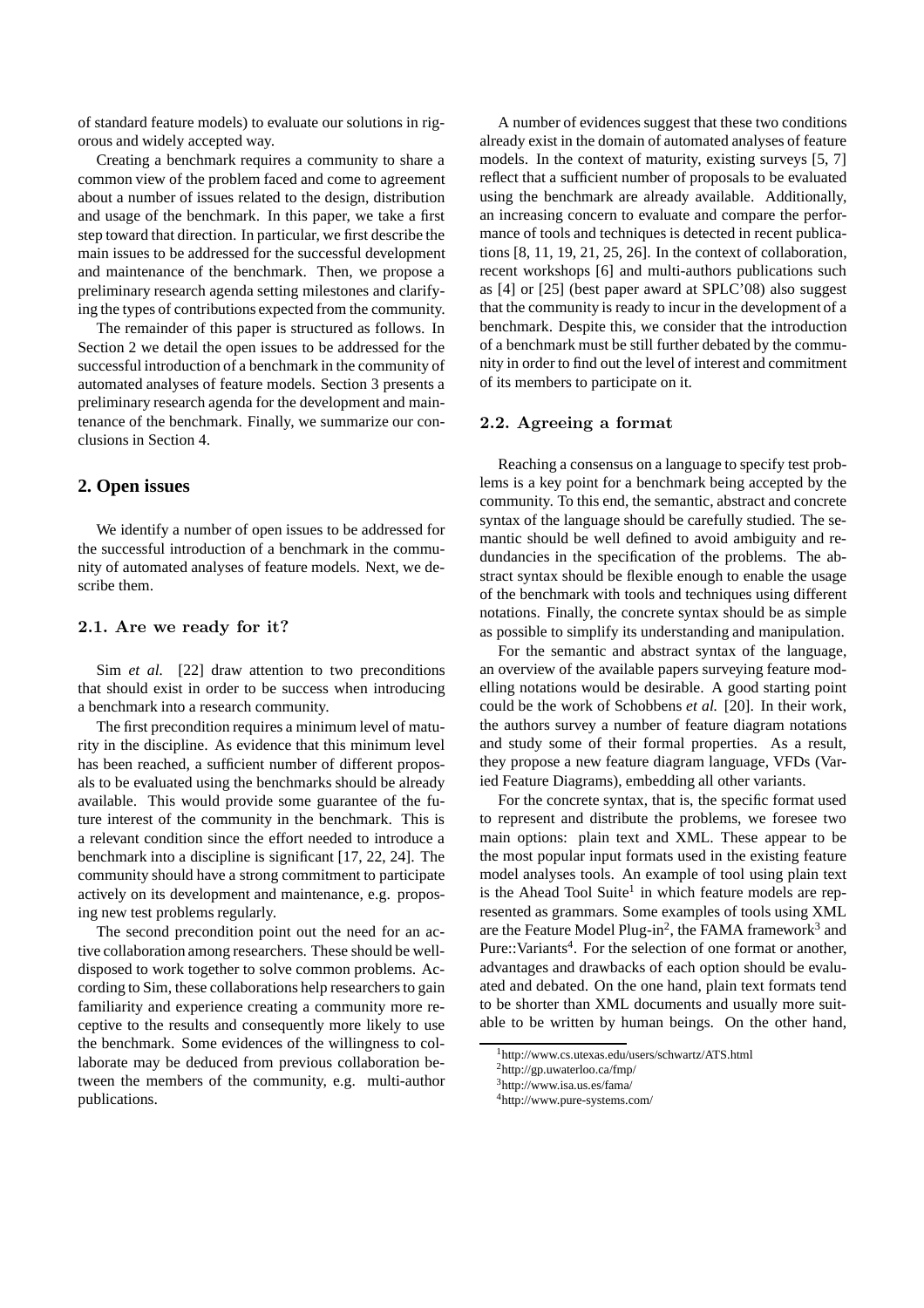XML is a widely extended mechanism to exchange information easy to be defined (e.g. XML schema) and parsed.

A review of the formats used in related software benchmarks could also be helpful to support a decision. In a first outlook to these benchmarks we noticed that plain text seems to be the preferred format especially on those benchmarks related to mathematical problems. Some examples are the DIMACS CNF format [1] for satisfiability problems, the MPS format [2] for linear programming or the AMPLE format [10] for linear and nonlinear optimization problems. We also found some related benchmark dealing with XML format such as GXL [12], introduced in the context of reverse engineering, or XCSP [3] for constraint programming.

Finally, feature modelling community could also benefit from the lessons learned in other domains when selecting a format. We found in XCSP an interesting case of this. In the current version of the format (i.e. 2.1), released in January 2008 for the Third International CSP Solver Competition<sup>5</sup>, the authors felt the need to distinguish between two variants of the format: a *'fully-tagged'* representation and a *'abridged'* one. According to the authors, the tagged notation is *'suitable for using generic XML tools but is more verbose and more tedious to write for a human being'* meanwhile the abridged notation *'is easier to read and write for a human being, but less suitable for generic XML tools'*. As a negative consequence of this, authors of XCSP must now provide up-to-date support for two different formats which include updating documentation, parsers, tools to convert from one representation to another, etc. Studying the synergies between XCSP and our future benchmark format could help us to predict whether we could find the same problem using XML. Reporting similar lessons learned in other domains would be highly desirable for supporting a decision.

#### 2.3. Selection of test problems

The design of test problems is recognized as one of the most difficult and controversial steps during the development of a benchmark [22, 24]. Walter Tichy advises:

*'The most subjective and therefore weakest part of a benchmark test is the benchmark's composition. Everything else, if properly documented, can be checked by the skeptic. Hence, benchmark composition is always hotly debated.'* [24] (page 36)

These test problems should be representative of the real problems to be solved by the tool or technique under test. As discussed in [9, 14], there are essentially three sources of test problems: those which arise in real scenarios, those that are specifically developed to exercise a particular aspect of the tool or technique under test and randomly generated ones. There is not a consensus about the criteria for the selection of one type or another [14]. In practice, researchers from different research disciplines usually adopt a pattern of use. There exist well-documented deficiencies of each alternative. In the case of specific collection of problems, Jackson *et al.* [14] summarizes them as follows:

- The test set is usually small compared whit the total set of potential test problems.
- The problems are commonly small and regular. There may exist large-scale problems but they are often not distributed because it is difficult and time-consuming.
- Problems may have similar properties. As a result of this, some of the features of the tool or technique could be not exercised.
- Optimizing a technique or tool for a set of test problems may not provide ideal performance in other settings.

Randomly generated problems overcome some of the drawbacks detailed previously but also attract other negative opinions. In particular, these critics focus on the lack of realism of those problems and the systematic structures that sometimes may appear on them.

Two main types of problems are reported in the context of feature models: invented and randomly generated ones. One the one hand, invented feature models are usually small and regular. They are used for research purposes but they rarely can be used to showcase the performance of a tool or technique. On the other hand, randomly generated ones are more adequate to check the performance of tools but they do not represent real problems and rarely can be replicated by other researchers. There exist references in the literature to software product lines with thousand of features [23] (page 32) but to the best of our knowledge associated feature models are not available. We presume this may due to the effort required to distribute them or to confidentiality issues.

Different types of contribution would be welcome by the community of automated analyses of feature models in the context of a benchmark. Firstly, feature models from real scenarios are highly desirable to both studying their properties and using them as motivating inputs for the tools and techniques under evaluation. Notice that these feature models could include not only feature models from industry but also feature models extracted from OS projects (e.g. [13, 16]). Secondly, collection of problems published in the literature would be helpful since they represent widely accepted problems by the community. Finally, random feature models will be needed to evaluate the performance of tools and techniques dealing with large-scale problems. Regardless the type of problem proposed, this should be clearly

<sup>5</sup>http://cpai.ucc.ie/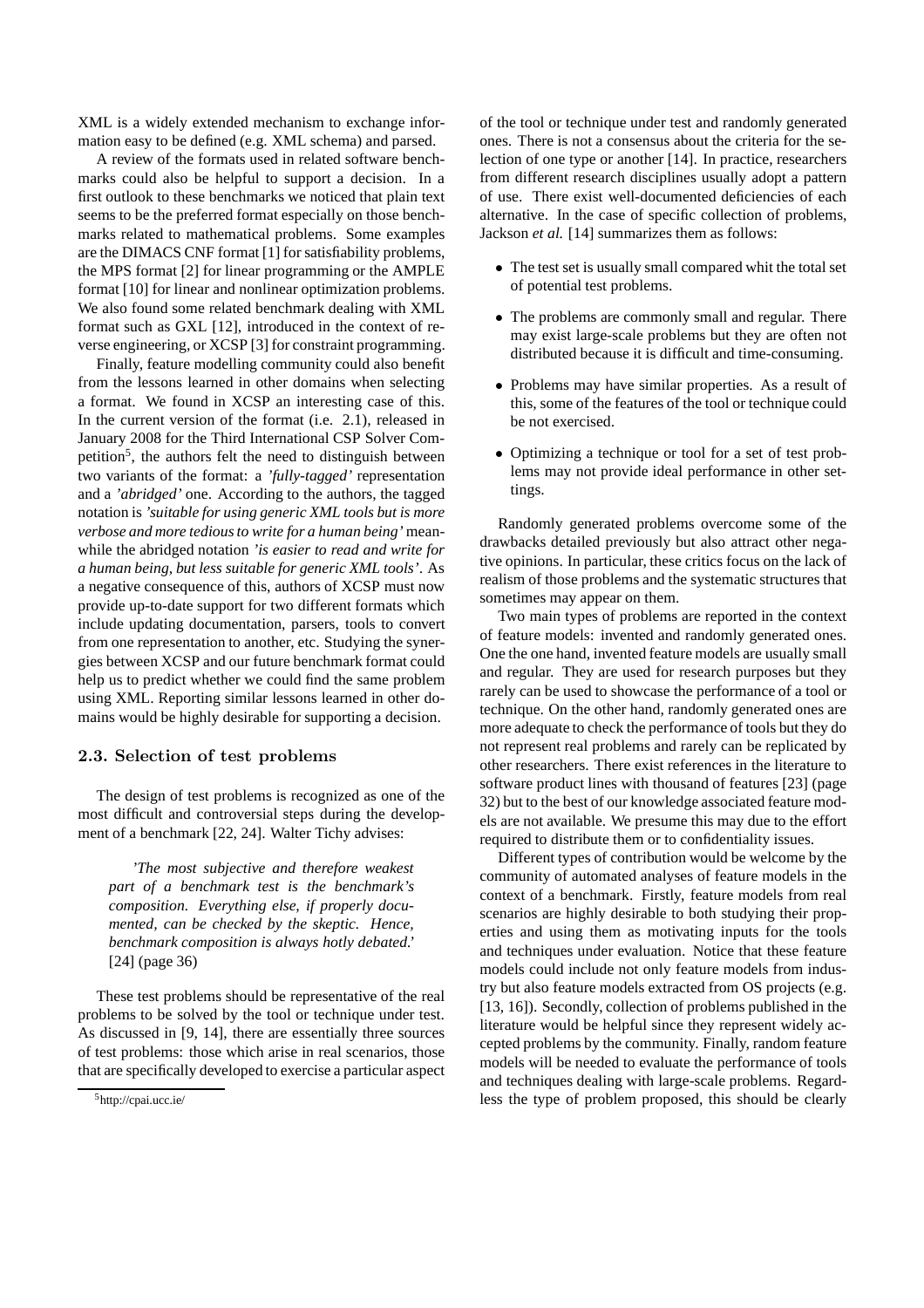justified by stating what characteristics make it a good test problem and what it is hoped to learn as a result of running it.

# 2.4. Benchmark development

The key principle underlying the benchmark development is that it must be a community effort [22, 24]. Members of the discipline should participate actively in the development and maintenance of the benchmark through a number of tasks. Some of these are:

- Agreeing a format for the test problems.
- Design and publication of test problems.
- Usage of the benchmark and publication of results.
- Regular submission of new test problems.
- Report errors or possible improvements in the format or existing test problems.

Note that continued evolution of the benchmark is required to prevent users from optimizing their tools or techniques for a specific set of test problems.

Based on their experience, Sim *et al.* [22] attributes the success of a benchmark development process to three factors, namely:

- *'The effort must be lead by a small number of champions'*. This small group of people should be responsible of keeping the project alive and will be commonly in charge of organizing and coordinating activities to promote discussion among the members of the community.
- *'Design decisions for the benchmark need to be supported by laboratory work'.* Some experiments may be needed to show the effectiveness of a solution and to support decisions.
- *'The benchmark must be developed by consensus'.* To this end, it is necessary to promote the discussion of the members of the community in many formats as possible. Some options are workshops, conferences, mailing lists, discussion forums, Request for Comments (RFC), etc. In this context, Sim point at faceto-face meeting in conferences and workshops as the most effective method.

For the successful development of a benchmark, community should be aware of how they can contribute. To this end, detailed information about the different tasks to be carried out and the effort required for each of them would be highly desirable. This paper pretend to be a first contribution in that direction (see Section 3).

#### 2.5. Support infrastructure

Successful benchmarks are commonly provided together with a set of tools and mechanism to support its usage and improvement. Some examples are mailing list to enable discussion among users, test problems generators, parsers, documentation, etc. These contributions are welcome at any time but they are especially appealing during the release of the benchmark in order to promote its usage within the community. Participating at this level may required an important effort from the community but it also may appear as good opportunity to come in contact with other researchers working in similar topics.

Contributions from the community of feature models in any of these forms (i.e. generators, parsers, etc.) will be greatly welcome.

## 2.6. Using the benchmark

Performing experiments and reporting its results is not a trivial task. The analysis, presentation and interpretation of these results should be rigorous in order to be widely accepted by the community. To assist in this process, a number of guidelines for reporting empirical results are available in the literature. Some good examples can be found in the areas of mathematical software [9, 14] and software engineering [15, 18].

At the analysis level, aspects such as the statistic mechanisms used, the treatment of outliers or the application of quality control procedures to verify the results should be carefully studied.

A number of considerations should also be taken into account when presenting results. As an example, Kitchenham *et al.* [18] suggest a number of general recommendations in the context of experiments in software engineering. These include providing appropriate descriptive statistics (e.g. present numerator and denominator for percentages) or making a good usage of graphics (e.g. avoid using pie charts).

Finally, the interpretation of results should also follow some well-defined criteria and address different aspects. These may include describing inferences drawn from the data to more general conditions and limitations of the study.

Contributions for the correct usage of the benchmark in the context of automated analyses of feature models would be helpful. These may include guidelines and recommendations about how to get (e.g. useful measures), analyse (e.g. adequate statistics packages), present (e.g. suitable graphs) and interpret (e.g. predictive models) the benchmark results.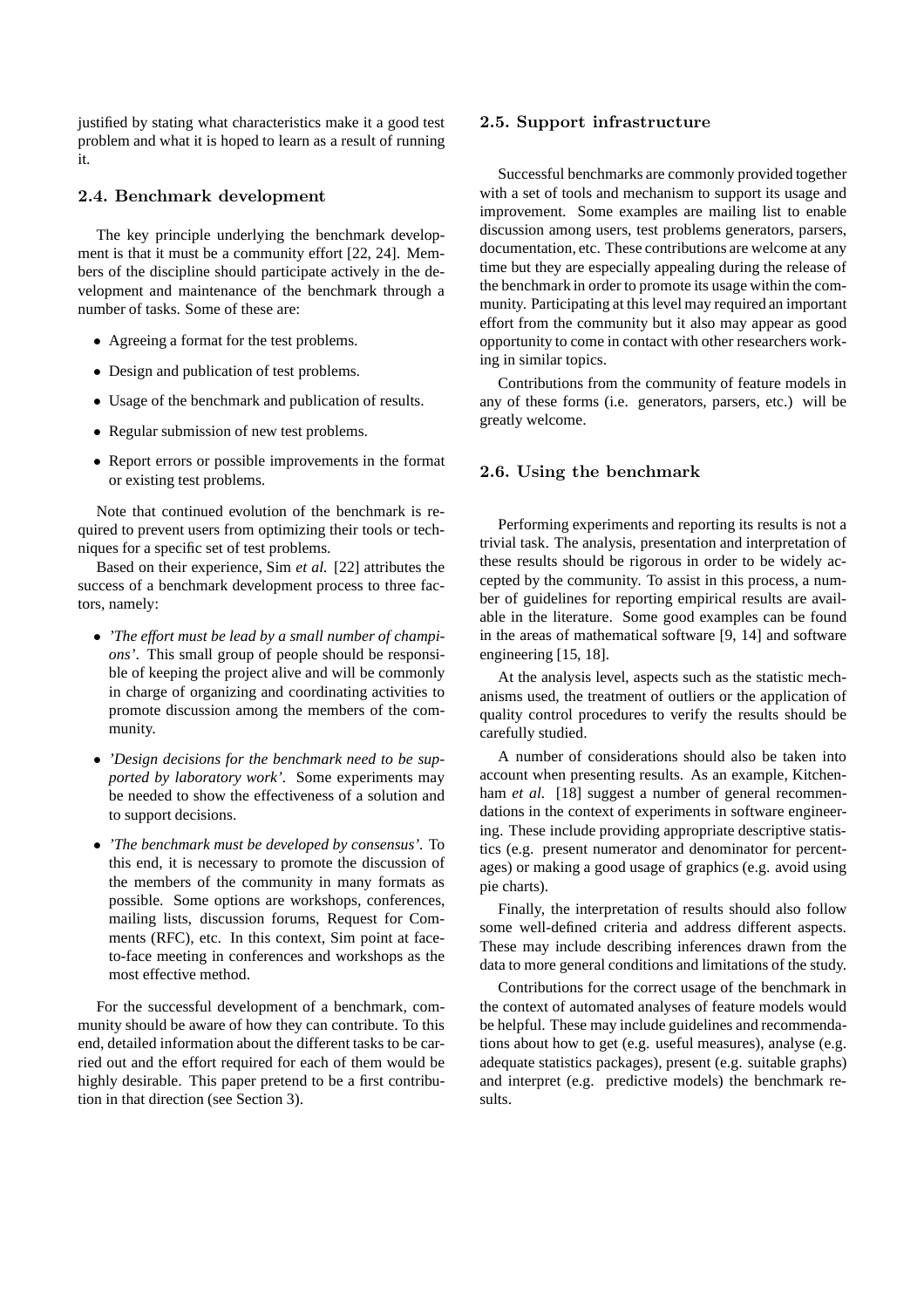# **3. Preliminary roadmap**

Based on the open issues introduced in previous sections, we propose a preliminary roadmap for the development of a benchmark for the automated analyses of feature models. In particular, we first clarify the types of contributions expected from the community. Then, we propose a research agenda.

## 3.1. Types of contributors

The main goal of this section is to clarify the ways in which the community can contribute to the development and usage of the benchmark. To this end, we propose dividing up the members of the discipline interested in the benchmark into three groups according to their level of involvement in it, namely:

- **Users.** This group will be composed of the members of the discipline interested exclusively in the usage of the benchmark and the publication of performance results. Exceptionally, they will also inform about bugs in the test problems and tools related to the benchmark.
- **Developers.** This group will be composed of members of the community interested in collaborating in the development of the benchmark. In addition to the tasks expected from users, the contributions from this group include:
	- **–** Designing and maintaining new test problems
	- **–** Proposing guidelines and recommendations for an appropriate usage of the benchmark.
	- **–** Developing tools and/or documentation, e.g. test problem generators.
- **Administrators.** These will be the *'champions'* in charge of most part of the work. This group will be composed of a few researchers from one or more laboratories. In addition to the tasks associated to the users and developers, the contributions expected from this group include:
	- **–** Organizing and coordinating activities to promote discussion (e.g. performance competitions).
	- **–** Proposing a format to be accepted by the community.
	- **–** Publication of test problems.
	- **–** Setting mechanisms to promote contributions from the community, e.g. template for submitting new test problems

## 3.2. Research agenda

We identify a number of tasks to be carried out for the development and maintenance of a successful benchmark for the automated analyses of feature models. Figure 1 depicts a simplified process model illustrating these tasks using  $BPMN<sup>6</sup>$  notation. Rectangles depict tasks  $(T-X)$  and diamond shapes represent decisions (D-X). For the sake of simplicity, we distinguish tree group of tasks: those carried out by the community (i.e. administrators, developers and users of the benchmark), those performed by the administrators and those tasks accomplished by both administrators and developers.

As a preliminary step, community of automated analyses of feature models should evaluate whether we are ready to incur in the development of a benchmark (*T-01*). As discussed in Section 2.1, we consider this discipline is mature enough and has the necessary culture of collaboration to start working on it. However, we still consider that a noticeable interest from the members of the discipline to participate either in the development or the usage of the benchmark should be detected. If this precondition is not met (*D-01*), it does not mean the benchmark cannot be used. Rather, it means that some actions should be then carried out to establish this precondition. In this context, Sim suggests waiting for more research results and planning activities to promote collaboration among researchers (*T-02*).

Once the community agrees on the need for a benchmark, the design of a format for the test problems should be the first step (*T-03*). This should be proposed by the administrators and approved by a substantial part of the community (*D-02*). It should be presented in a standard format such a technical report and include a versioning system to keep record of its evolution. Note that several attempts (i.e. versions) could be needed until reaching a wide consensus.

Once an accepted format is available, an initial set of test problems (*T-04*) and support tools (*T-05*) should be released by administrators. At the very least, we consider these should include a parser for the test problems and platform to publish the material related to the benchmark (e.g. FTP site). At this point, the benchmark would already be fully usable.

Finally, a number of contributions from the community for the maintenance and improvement of the benchmark would be expected. These include  $i$ ) Using the benchmark and publishing the results (*T-06*), ii) Reporting bug and suggestions (*T-07*), *iii*) Organizing activities to promote discussion among the members of the community (*T-08*), iv) Proposing new test problems (*T-09*), v) Developing tools and documentation (*T-10*), and vi) Providing guidelines and recommendations for an appropriate usage of the benchmark (*T-11*).

<sup>6</sup>http://www.bpmn.org/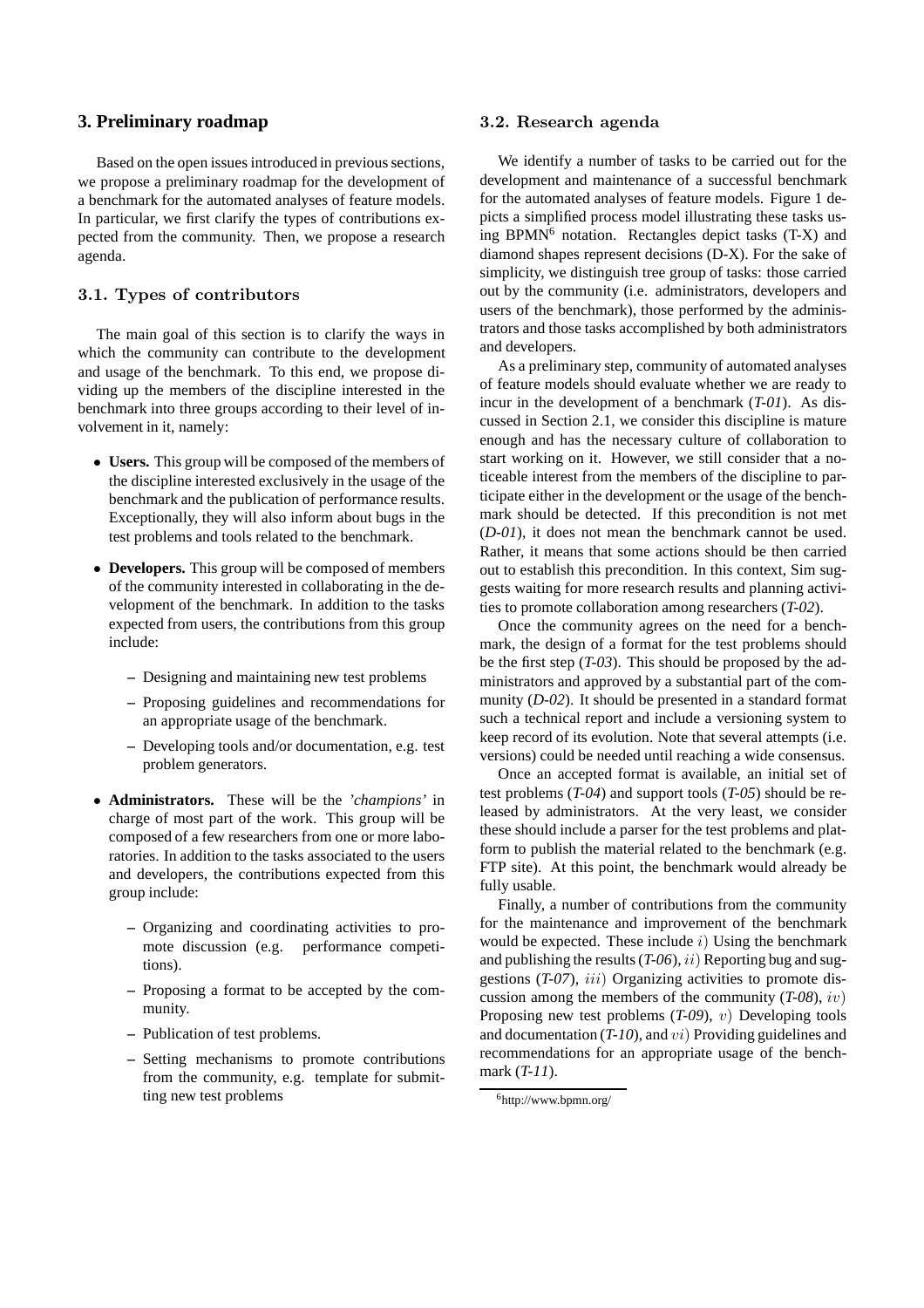

**Figure 1. A process model of the proposed research agenda**

# **4. Conclusions**

The introduction of a benchmark for the automated analyses of feature models could contribute to the progress of the discipline by providing a set of standard mechanisms for the objective and repeatable comparison of solutions. A key principle underlying the creation a benchmark is that it must be a community effort developed by consensus. To this end, members of the discipline should first share a common view of the problem faced and the tasks to be carried out for its development. This is the main contribution of this paper. In particular, we first described the open issues to be addressed for the successful introduction of a benchmark for the automated analyses of feature models. Then, we proposed a preliminary roadmap clarifying the types of contributions expected from the community and the main steps to be taken. To the best of knowledge, this is the first contribution in the context of benchmarking on the automated analyses of feature models.

# **Acknowledgments**

We would like to thank Dr. David Benavides whose useful comments and suggestions helped us to improve the paper substantially.

# **References**

- [1] DIMACS Conjunctive Normal Form format (CNF format). Online at http://www.satlib.org/Benchmarks/SAT/satformat.ps.
- [2] Mathematical Programming System (MPS format). Online at http://lpsolve.sourceforge.net/5.5/mpsformat.htm.
- [3] XML Representation of Constraint Networks Format XCSP 2.1. Online at http://www.cril.univartois.fr/CPAI08/XCSP2\_1.pdf.
- [4] D. Batory, D. Benavides, and A. Ruiz-Cortés. Automated analysis of feature models: Challenges ahead. *Communications of the ACM*, December:45–47, 2006.
- [5] D. Benavides. *On the Automated Analyisis of Software Product Lines using Feature Models. A Framework for Developing Automated Tool Support.* PhD thesis, University of Seville, 2007.
- [6] D. Benavides, A. Ruiz-Cortés, D. Batory, and P. Heymans. First International Workshop on Analyses of Software Product Lines (ASPL'08), September 2008. Limerick, Ireland.